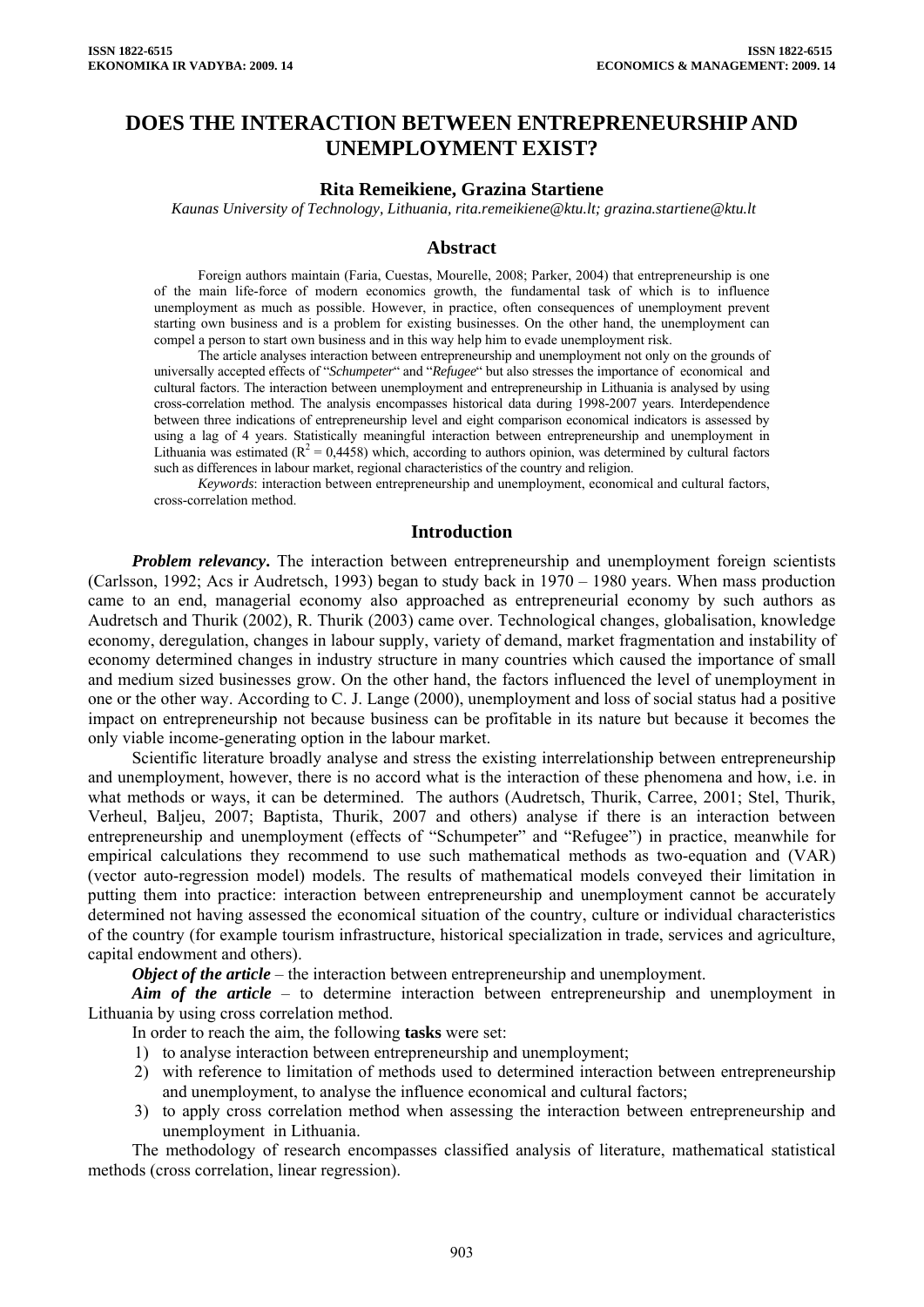Keywords: interaction between entrepreneurship and unemployment, economical and cultural factors, cross correlation method.

## **Theoretical and empirical substantiation of interaction between entrepreneurship and unemployment**

While analysing the interaction between entrepreneurship and unemployment (Remeikienė, Startienė, 2008), it was determined that interdependence between entrepreneurship and unemployment in foreign literature is analysed through a two-way communication, i.e. "Schumpeter's" ("*Entrepreneurial*") effect – entrepreneurship reduces unemployment and "*Refugee*" effect, while unemployment encourages entrepreneurship (Verheul, Stel and Thurik, 2006; Thurik, Carree, Stel, Audretsch, 2007). In analysed literature, other concepts to describe unemployment/entrepreneurship relationships can be found: "recessionpush or unemployment-push" and "prosperity-pull" effects (Parker, 2004; Johansson, 2000; Muehlberger, 2007). Other authors (Cowling, Bygrave, 2003) person's decision to start own business in order to get rid of unemployment status bases on the microeconomic theory of labour supply and of consumer choice theory, implying that individuals actively participate in the labour market, if: 1) the more benefit will gain from the work (such as income, employment status), compared with the benefits obtained from the leisure, 2) the lower income will get from the sources of unemployment; 3) the lower the income from their employment.

According to the recession/unemployment push effect, unemployment reduces the opportunities to obtain gainful occupation and the expected income from employment, thus the person is "pushed" into the business. According to foreign authors (Ritsilä, Tervo, 2002) "Entrepreneurship is not their dream, but rather the lesser of two" evil ", the other" evil "being the present unsatisfactory situation." On the other hand, companies go bankrupt in the economic downturn, however, at the same time increasing the availability of used second-hand capital equipment, reducing the number of entry barriers. Unemployment consequences for entrepreneurship are proved by scientific researches, which found that unemployment is positively associated with the business start-up activities, i.e. increased unemployment promote starting own business (Blau, 1987, Evans and Leighton, 1990, Evans and Jovanovic, 1989 and Blanchflower and Meyer, 1994).

Under the "prosperity pull" assumption individuals will own the business, if the country's economic and business conditions will allow, thus reducing the unemployment rate. Assumption emphasizes that individuals tend to become self-employed when unemployment is low since a chance to return to wage labour are higher (Muehlberger, 2007). However, it is worthwhile to mention that the "prosperity pull" effect dominates at the national level (Ritsilä, Tervo, 2002). If in the country prevails high unemployment rate, entrepreneurs face reduced demand of products or services. This reduces the revenue accruing from entrepreneurship, and capital availability, which leads to increasing the risk of bankruptcy. In this way, individuals are "pulled out "of business because the company's bankruptcy case becomes a higher risk than the gainful employment. Studies (Lucas, 1978; Javanovic, 1982) found that there is an inverse relationship between entrepreneurship and unemployment (high level of unemployment is associated with a low level of entrepreneurship), i.e. unemployed people do not have the necessary expertise to start-ups and do not have intrinsic properties of the entrepreneur. Article authors claim, the prevailing controversial opinions of scientists about entrepreneurship/unemployment interaction issues are still in debate.

In recent years, empirical studies carried out in order to answer the question "Can the enterprise reduce the level of unemployment and could unemployment boost the business?" present ambiguous results.

In order to answer the question, two-equation model or VAR was used to carry out empirical studies in 23 OECD countries, Japan, show the apparent results: "Schumpeter's" effect exists, i.e. entrepreneurship reduce unemployment (Thurik, 2003; Thurik, Verheul, 2002; stel, Stunnberg, 2004; Audretsch, Carey, Thurik, 2002; Care, Stella, Thurik, Audretsch, 2007). However, in countries such as Portugal (Baptista, Thurik, 2007; Baptista, Preto, 2006), Spain (Golpe, Stella, 2007; Thurik, Verheul, 2002) and the United Kingdom (Thurik, 2003) the chosen mathematical models could not clearly assess the interaction between entrepreneurship and unemployment due to prevalence of the different types of entrepreneurship, and the exclusion of economic and cultural factors from the calculations. For example, in Portugal is different from the OECD countries of its specific entrepreneurial characteristics: a decrease in the agricultural value and the growth of the services sector has led to the emergence of "subsistence" entrepreneurship, which is associated with a very slight growth in the number of firms, therefore, has little influence on the employment. For example, in Spain and the nature of entrepreneurship, the economy and culture is very different from other countries, therefore, the mathematical methods are not able to determine the effects of interaction.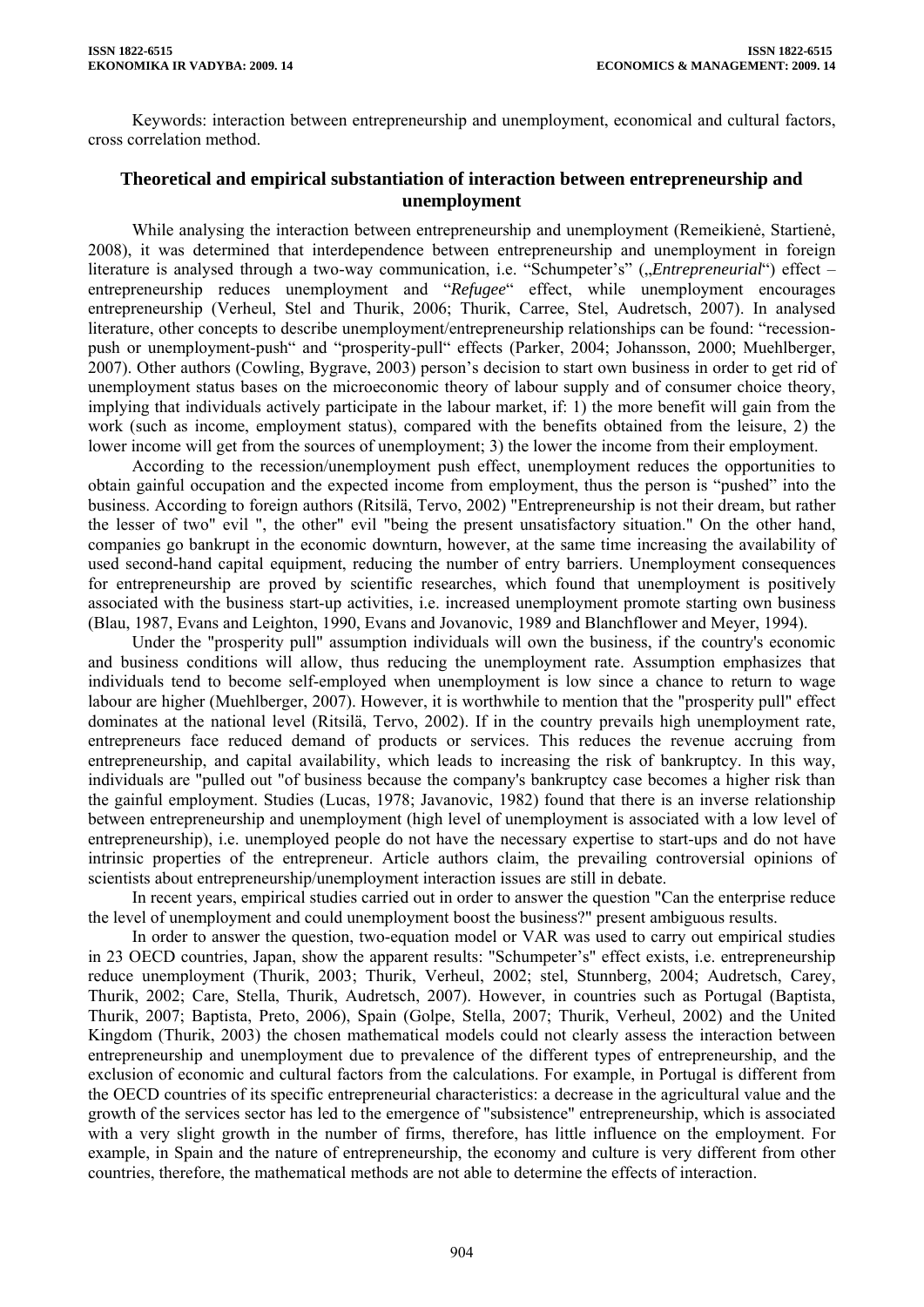Uhlaner and Thurik (2003) highlight the importance of economic and cultural factors assessment in the relations between entrepreneurship and unemployment.

## **Economic and cultural factors – underestimated communication in chains between entrepreneurship and unemployment**

Blau (1987) noted that the basic economic factors such as technological change and industrial structure lead to the development of the country. Structural changes reduce benefits of large companies and create better opportunities for small and medium-sized businesses to become more independent from the influence. Meanwhile, Parker (2004) maintains that the external technological changes may have no influence on the unemployment rate, if the employees are able to adapt to changing working conditions. If technological changes become the reason of work ease, unemployment is only one of the slow adjustment to labour market characteristics.

According to Dennis De (2001) unemployment as a further factor was assumed to lead to more startups. However, this assumption is not justified in empirical studies conducted in Europe. Various social programs to help the unemployed integrate into the labour market and in particular to start up a business have not been very successful. In Germany, only 3 percent of the unemployed discussed the possibility to start a business, only 1 percent of them determined for this step. According to the German Federal Labour Office the main reason for this is that entrepreneurship does not fit into the life plans of most unemployed.

Other authors (Uhlaner, Thurik, 2003; Parker, Robson, 2004), analyzing own business factors, such as tax rates, competition and the participation of women in the labour market, form an opinion that the unemployment rate, however, may be treated as one of the reasons encouraging to start-up the business. Furthermore, assessing trends of new business start-ups it is suggested to note the variation in the dynamics of economic indicators: entrepreneurship decrease with an increase in per capita GNP, female labour force participation, and the relative importance of manufacturing. Entrepreneurship increase with an increase in the relative importance of the service sector (ACS, Audretsch and Evans, 1994).

In most cases, studies deal with links between entrepreneurship (measured by certain indicators established / number of firms in a given period) and unemployment (measured in some indicators - the number of unemployed, the unemployment rate). However, the entrepreneurial relationship with other economic indicators is also analysed. In order to decide on interdependence between entrepreneurship and unemployment, the economic-social environment in which companies establishes (liquidate) should be investigated. Environment can be assessed through a number of economic indicators (GDP, inflation, exports, earnings, imports, etc.). Moreover, there remains a high level of unexplained variation across countries when only economic variables are taken into account. Thus, more recently, researchers have also looked toward cultural factors to explain this variation (Uhlaner, Thurik, 2003).

In previous studies, the authors of the article classified the factors influencing entrepreneurship and unemployment, where cultural factors encompass: national and regional characteristics, differences across countries, religion, the difference between different levels of hierarchy and individuals, the relationship between individuals and his or her associates, the division between gender roles and values in society, the division of time, uncertainty avoidance; economic group - GDP, business cycles (economic recession, economic growth), economic transition, tax system, trade (export/import) policy, unemployment and its history , regulation and monetary policy, labour market or industrial adjustment, employment and income levels, availability of capital and so on (Remeikienė, Startienė, 2008).

Country and regional characteristics of studies in countries such as Lithuania (Vetlov, Virbickas, 2006), Czech Republic (Dufek, 2003), Switzerland (Filippini, 1998), Serbia (Aradarenko, Jovičic, 2007), Finland (Tervo, 2006) found that unemployment in regions/rural areas is significantly higher than in major cities. The extent of the prevalence of entrepreneurship is analyzed in detail assessing the economic situation and level of development of individual countries. According to Parker (2004) there is a great diversity in the level of entrepreneurship rates across countries. Entrepreneurship rates are higher on average in developing than developed countries. According to various statistics for the 1960-2000 year, in four countries (Japan, France, Norway and Spain) the number of businesses has declined steadily, but in the United States, Canada, Mexico, Italy, United Kingdom, the Netherlands and Australia during the same period the level of entrepreneurship has remained relatively constant. Contrary to the above-mentioned, in the Asian countries (Philippines, Indonesia, Nepal) entrepreneurship rates were surprisingly high. To the question "Why are entrepreneurship rates so high in developing countries?" still trying to answer more than one scholar (Parker, 2004; Tamvada, 2007, Kolla, Vincze, 1999).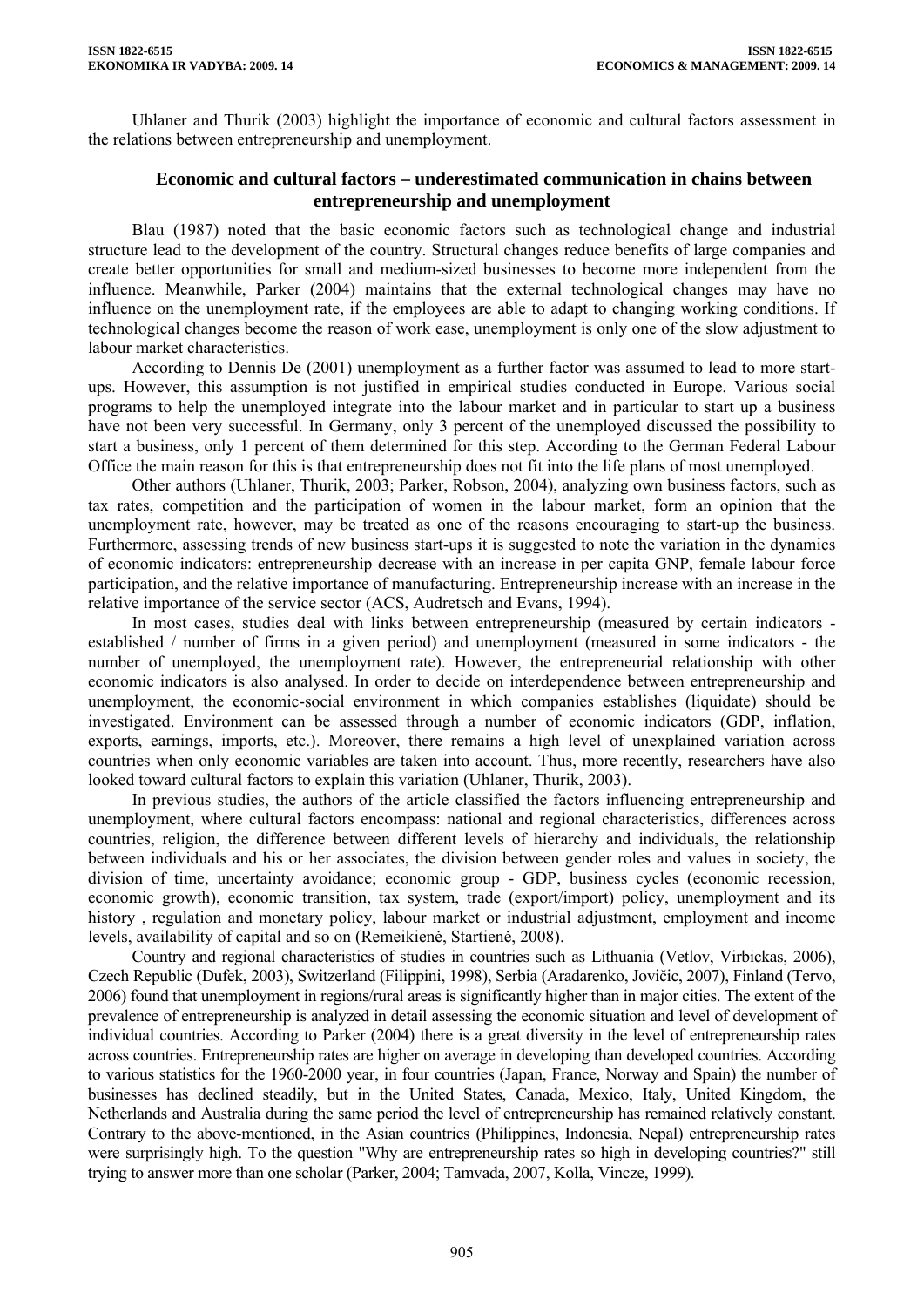Both Lithuanian and foreign authors (Remeikienė, Startienė, 2008; Tamvada, 2007) maintains, that the particularly important role carry out religion and gender gap in the labour market when analysing the influence of cultural factors to entrepreneurship and unemployment. Until now, little is known how religion can influence the choice of person's profession, but tests carried out (Audretsch, Boente, Tamvada, 2007) in India showed that religion shapes the entrepreneurial decision. In particular, some religions, such as Islam and Christianity, are found to be conducive to entrepreneurship, while others, such as Hinduism, inhibit entrepreneurship. In addition, the Caste system is found to be an obstacle to become an entrepreneur. Individuals belonging to a backward Caste exhibit a lower propensity to become an entrepreneur. Religion is often an obstacle in the labour market. European Monitoring Centre on Racism and Xenophobia data (2006) show that in some EU countries the unemployment rate of Muslims is very high. For example, in the United Kingdom Muslim unemployment rates higher than those of other religions, both among men and women. In Ireland 2002 census showed that 11 per cent of Muslims were unemployed, while the national average for unemployment is only 4 percent.

Discrimination studies show that Muslims suffer discrimination and have few employment opportunities. For example, in the United Kingdom, the BBC broadcast a radio program in 2004 carried out a test with 50 companies, which sent the applications of work of six-invented candidates, whose names are allowed to predict that they were British, Africans, or Islam. White men candidates (25 percent) could be expected to be invited to interview more often than black men (13 percent), and candidates on behalf of Muslim (9 percent) have the least chance (European Union Agency for Fundamental Rights, 2008).

Gender stereotypes formed during the long decades, where the role of women is seen in the family, can be treated as one of the major obstacles to the integration of women into the labour market and at the same time to start their own business (Remeikienė, Startienė, 2008). The existing gender gap and stereotypes hamper the country's economic development, thus adversely affecting entrepreneurship, increase the level of unemployment.

In summary, it can be argued that for the identification of interaction between entrepreneurship and unemployment is not enough to include the business and the unemployment rate into the mathematical calculations, it is necessary to consider and evaluate the national economic (business cycles, GDP, international trade, immigration, wage rates, etc.) and cultural (religion, gender gap, regional and country characteristics, cultural differences, etc.) conditions.

### **The assessment of interaction between entrepreneurship and unemployment in crosscorrelation method: Lithuanian case**

Although for the identification of interaction between entrepreneurship and unemployment foreign authors apply the two equations and VAR methods, the cross-correlation method was chosen for the determination of existing relationships in Lithuania. Lack of data (Lithuanian Department of Statistics provides data of both established and closed firms in the annual data only since 1998) and very long periods of survey indicators (data of one year can be compared only with data of other years) lead to the choice of the cross-correlation method (Box , Tiao, 1975), which is calculated using the correlation coefficient  $r_k$ :

$$
r_{k} = \frac{\sum_{t=1}^{n-k} (y_{t} - \overline{y})(x_{t+1} - \overline{x})}{\sum_{t=1}^{n} (y_{t} - \overline{y})(x_{t} - \overline{x})}
$$
(1)

 $k - shift$ ;

n - the number of observations (total);

y - endogenous (dependent) variable;

x - exogenous (independent) variable;

t - time.

To assess the economic factors affecting the interaction between entrepreneurship and unemployment, the country's economic indicators were included into the cross-correlation. In their studies, the authors (Audretsch, Thurik, Carrey, 2001; Stel, Thurik, Verheul, Baljeu, 2007; Baptista, Thurik, 2007, etc.) usually use a rate reflecting the level of entrepreneurship - the number of existing enterprises. In order to assess the level of entrepreneurship in Lithuania accurately, both relative and absolute differential values are included into the analysis. Therefore, the method evaluates interdependence between three indicators of entrepreneurship level -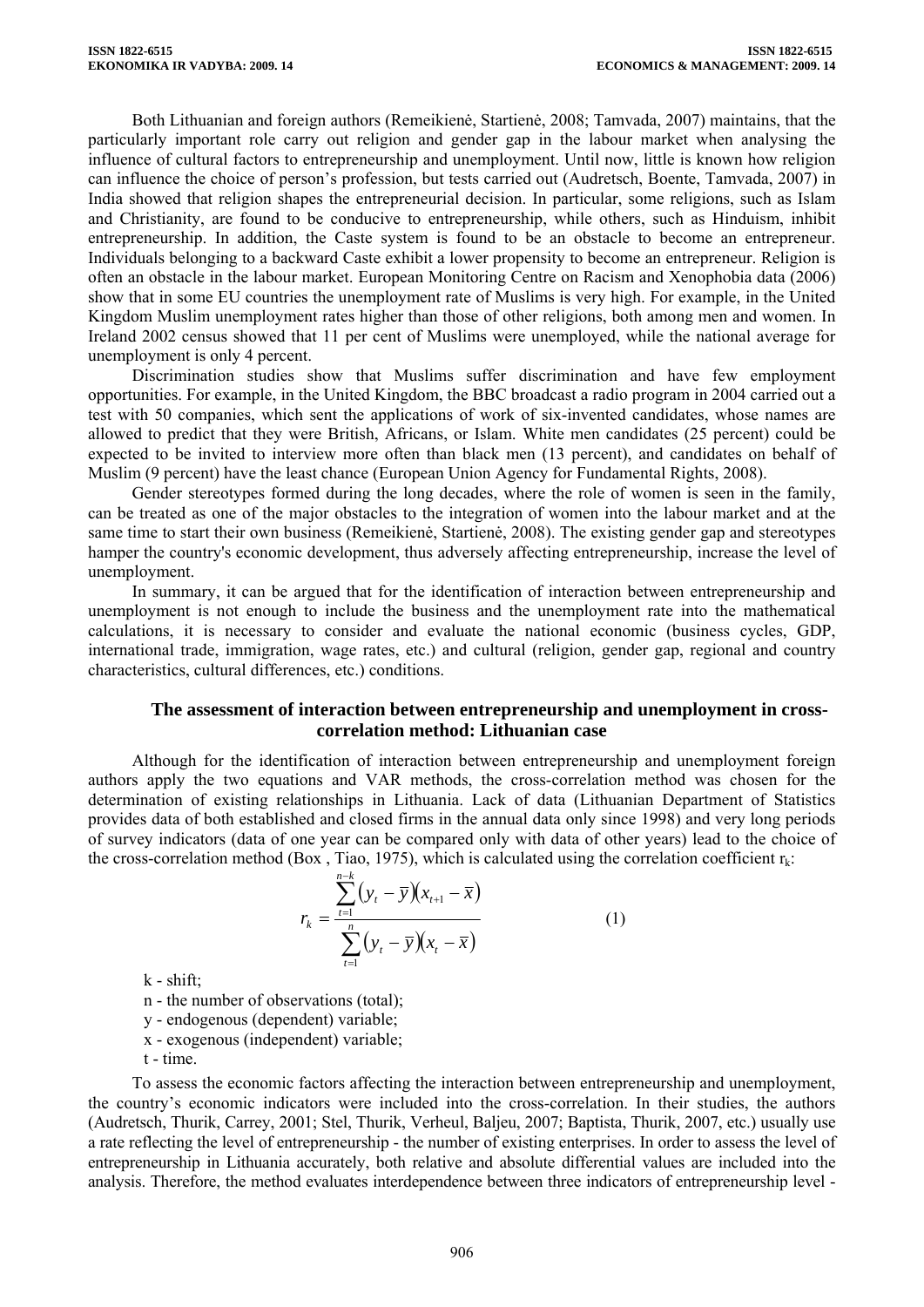the number of enterprises, established enterprises minus the number of closed enterprises, and the number of established enterprises with a ratio of the number of enterprises – and eight comparable indicators (nominal GDP at current prices, million Litas; GDP compared with the previous period, the index, percent; GDP per capita (the prices of that days), Litas; average monthly gross earnings, Litas; exports billion, Litas; imports, billion, Litas; inflation, percent (compared with last December) and the unemployment rate, percent) during 1998-2007 year period. It was also calculated an inverse relationship for the same indicators. 216 dependencies total tested, i.e. for each endogenic variable *y* and 72 dependences tested.

Table 1 contains only those variables whose values are statistically significant, i.e. significantly correlated with each other with 95 percent probability. The standard error of correlation of the calculated values is 0.31623.

On the grounds of foreign literature (Golpe, Stella (2007), Thurik, Verheul (2002) and etc.) analysing the interaction of the unemployment and entrepreneurship, time lag (time lag  $= 4$ ) was included into the cross-correlation calculation. Baptiste, Thurik (2007) recommend including the longer time lags in to the study, because the influence of entrepreneurship on is not instantaneous, i.e. it may take few years to develop the company and employ new people. Geroski (1995) claimed "Even successful entrants may take more than a decade to achieve a size comparable to the average incumbent."

| Lag              | Response Variable Name (endogenous                                                        | <b>Input Variable Name (exogenous</b> | <b>Correlations</b> |
|------------------|-------------------------------------------------------------------------------------------|---------------------------------------|---------------------|
| <b>Value</b>     | variable, y)                                                                              | variable, x)                          |                     |
| $\boldsymbol{0}$ | The number of enterprises, units                                                          | Average gross monthly earnings, LTL   | 0,63355             |
| $\boldsymbol{0}$ | The number of enterprises, units                                                          | Level of inflation, %                 | 0,64697             |
| 2                | The number of enterprises, units                                                          | Export, million, LTL                  | 0,65383             |
| $\overline{4}$   | Established enterprises minus the number of<br>closed enterprises, units                  | GDP index, %                          | 0,66831             |
| $-4$             | Established enterprises minus the number of<br>closed enterprises, units                  | Average gross monthly earnings, LTL   | $-0,66840$          |
| $-4$             | Established enterprises minus the number of<br>closed enterprises, units                  | Level of inflation, %                 | $-0,84979$          |
| 1                | The number of established enterprises with a<br>ratio of the number of enterprises, units | Nominal GDP, mill. LTL                | $-0,66017$          |
| $\overline{2}$   | The number of established enterprises with a<br>ratio of the number of enterprises, units | Nominal GDP, mill. LTL                | $-0,67651$          |
| 1                | The number of established enterprises with a<br>ratio of the number of enterprises, units | GDP index, %                          | $-0,89146$          |
| $\mathbf{1}$     | The number of established enterprises with a<br>ratio of the number of enterprises, units | GDP per capita, LTL                   | $-0,65968$          |
| $\overline{2}$   | The number of established enterprises with a<br>ratio of the number of enterprises, units | GDP per capita, LTL                   | $-0,67366$          |
| $\overline{2}$   | The number of established enterprises with a<br>ratio of the number of enterprises, units | Average monthly earnings, LTL         | $-0,63896$          |
| $-2$             | The number of established enterprises with a<br>ratio of the number of enterprises, units | Export, million, LTL                  | $-0,68452$          |
| $-1$             | The number of established enterprises with a<br>ratio of the number of enterprises, units | Export, million, LTL                  | $-0,72924$          |
| 1                | The number of established enterprises with a<br>ratio of the number of enterprises, units | Export, million, LTL                  | $-0,80182$          |
| $\overline{2}$   | The number of established enterprises with a<br>ratio of the number of enterprises, units | Export, million, LTL                  | $-0,74195$          |
| 3                | The number of established enterprises with a<br>ratio of the number of enterprises, units | Export, million, LTL                  | $-0,73571$          |
| 1                | The number of established enterprises with a<br>ratio of the number of enterprises, units | Export, million, LTL                  | $-0,68292$          |
| $\overline{2}$   | The number of established enterprises with a<br>ratio of the number of enterprises, units | Export, million, LTL                  | $-0,69110$          |
| 1                | The number of established enterprises with a<br>ratio of the number of enterprises, units | Unemployment level, %                 | 0,64919             |
| $\overline{2}$   | The number of established enterprises with a<br>ratio of the number of enterprises, units | Unemployment level, %                 | 0,78906             |

**Table 1.** Cross-correlation of economical indicators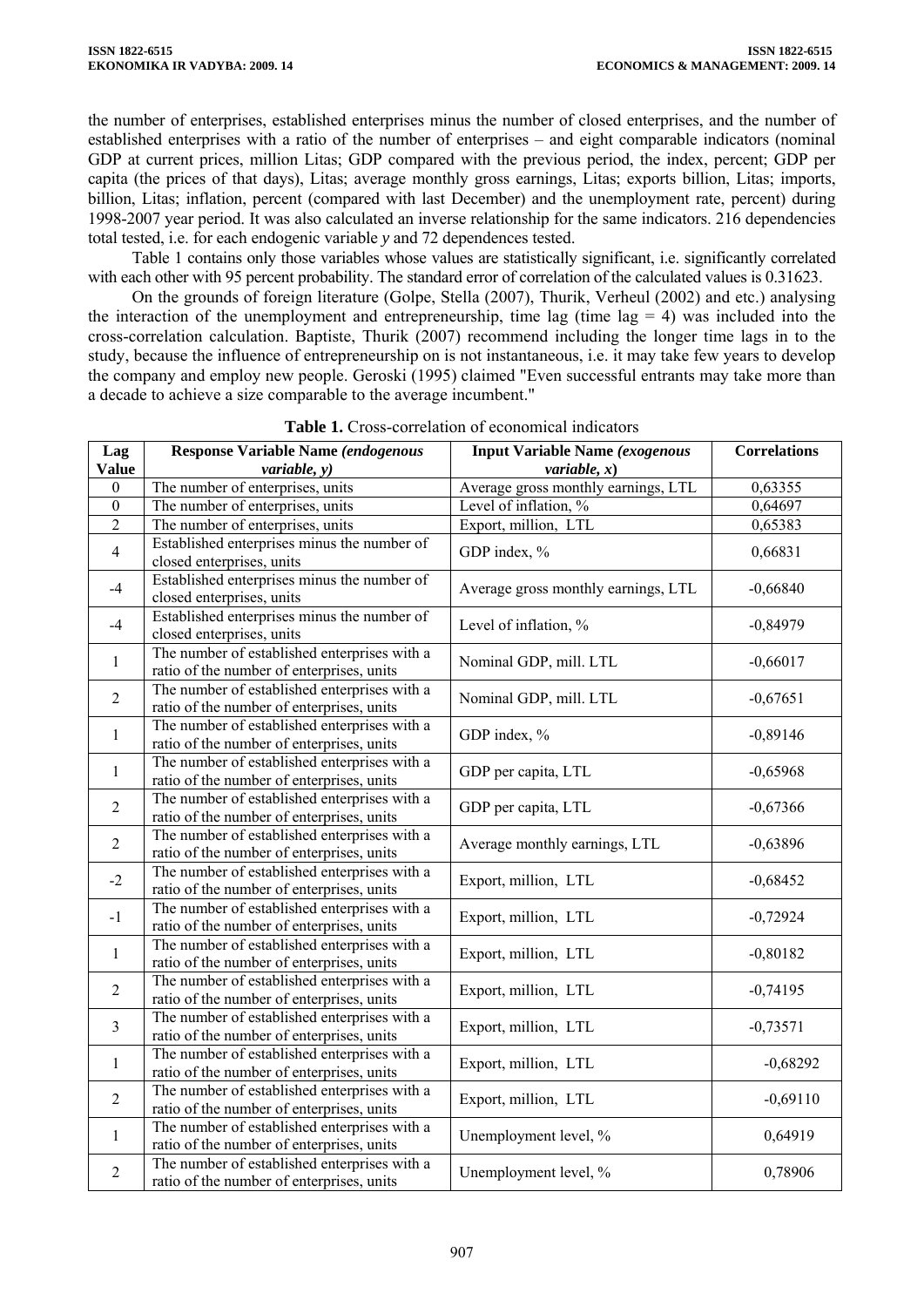Table 1 should be interpreted as follows: zero or the current year means that the endogenous of 1998 (y) is compared with exogenous variable of 1998 (x), "-4" is a shift four years ahead (y of 1998 is compared with x of 2002, i.e. how the future x relates to the past y), " $+1$ " is a shift one year back (x of 1998 is compared with y of 1999, i.e. how the past x relates to future y), etc.) the number of enterprises significantly correlated with the average gross monthly earnings, inflation and exports; the number of established enterprises minus closed ones with the GDP index of gross earnings, exports and inflation; the ratio between the number of established enterprises with a number of enterprises correlation values were statistically significant with nominal GDP, the GDP index, GDP per capita, average gross monthly earnings, exports, imports and the unemployment level.

In order to get more specific results for each given value, regression of reliability  $R^2$  was calculated (Kvalseth, 1985). The results obtained showed that by the regression line can be explained only seven of the twenty-one statistically significant deviations (see Figure 1-6).



**Figure 1.** Number of enterprises in connection with export,  $R^2 = 0.8065$ , when lag value 2







**Figure 2.** Number of enterprises minus number of closed ones in connection with GDP index,  $R^2$ =0,8306, when lag value 4



**Figure 4.** Number of enterprises minus number of closed ones in connection with inflation level,  $R^2=0.8345$ , when lag value -4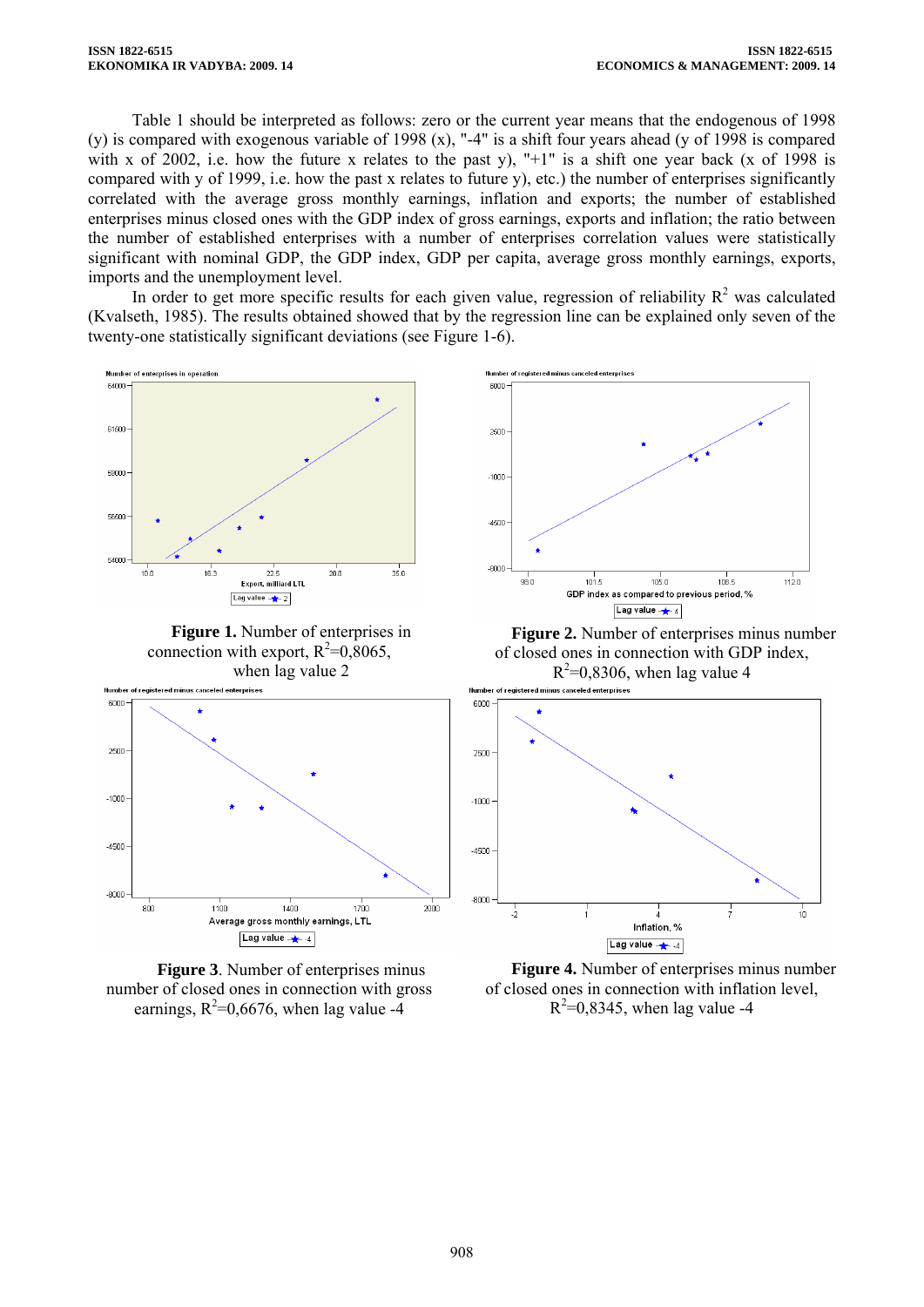







**Figure 6.** The number of established enterprises with a ratio of the number of enterprises in connection with unemployment level,  $R^2=0,4458$ , when lag value 3

In summary, the emphasised interaction between entrepreneurship and unemployment exists in practice.

The results obtained showed that the level of enterprise establishment or closing in is affected by such economic indicators as inflation ( $R^2 = 0.8345$ ), exports ( $R^2 = 0.8065$ ,  $R^2 = 0.7389$ ,  $R^2 = 0.6017$ ), average gross monthly earnings ( $R^2$  = 0.6676) and GDP ( $R^2$  = 0.8306). Unfortunately, the unemployment rate among statistically significant economic factors had least on the extent of the entrepreneurship  $(R^2 = 0.4458)$ .

Statistically significant interaction between entrepreneurship and unemployment in Lithuania can be explained on the basis of such cultural factors as gender gap in the labour market, the regional characteristics of the country and religion.

In 1998 – 2007, Lithuania, unlike in other EU countries, women's unemployment was lower on average by 1.8 percent than that of men, but men's average employment rate was higher by 5.2 percent than that of women. The success study of the small and medium enterprises (SME), initiated by Eurostat (Lithuanian Department of Statistics, 2007), in principle, explain the existing gender gap in the labour market: starting your business 11.32 percent of women and 5.76 percent of men did not participate in the labour market and did not have a paid activity, while 5.30 percent of women and 3.11 percent of men were unemployed, registered in unemployed stock. Level of gender segregation by major economic activities and professions remains stable and high: the business and the labour market are dominated by men and women in the same sectors. In business set up even 90.99 percent of men choose the construction sector, 84.93 percent of them choose transport, warehousing and communications, 81.84 per cent - the whole industry, 74.11 percent - industry and services, while women dominate in hotel and restaurant business (53.17 percent), brokered financing (56.25 percent). In the period analysed most men chose the construction or industry or related occupations (on average 158.55 thousand and 103.23 thousand of men), for women services was the most attractive (on average 476.34 thousand women).

Over the last decade, the majority of the investment was directed to the most urbanized regions of Lithuania, and therefore a number of depressive regions with especially low employment rate were formed. Lithuanian scientists (Šileika, Andriušaitienė (2006), Andriušaitienė (2005)) highlight the negative impact of depressive regions of Lithuania on employment and business. Andriušaitienė (2003) maintains that the rural and urban areas of the unemployed seek work much longer, because the job offer is significantly lower than in larger cities, which limits their opportunities to start their business because of relatively low level of education and lack of entrepreneurship. Such demographic factors as significantly greater percentage of persons of retirement age in depressive regions of the country, young people and skilled workforce migration, the low qualification of the labour force worsen the situation of depressive regional labour market and become a serious obstacle to business development.

Analysing links between entrepreneurship and religion, scientists (Carswell, Rolland (2007); Pruskus (2002)) showed that the Protestant support for business creation, and therefore the most successful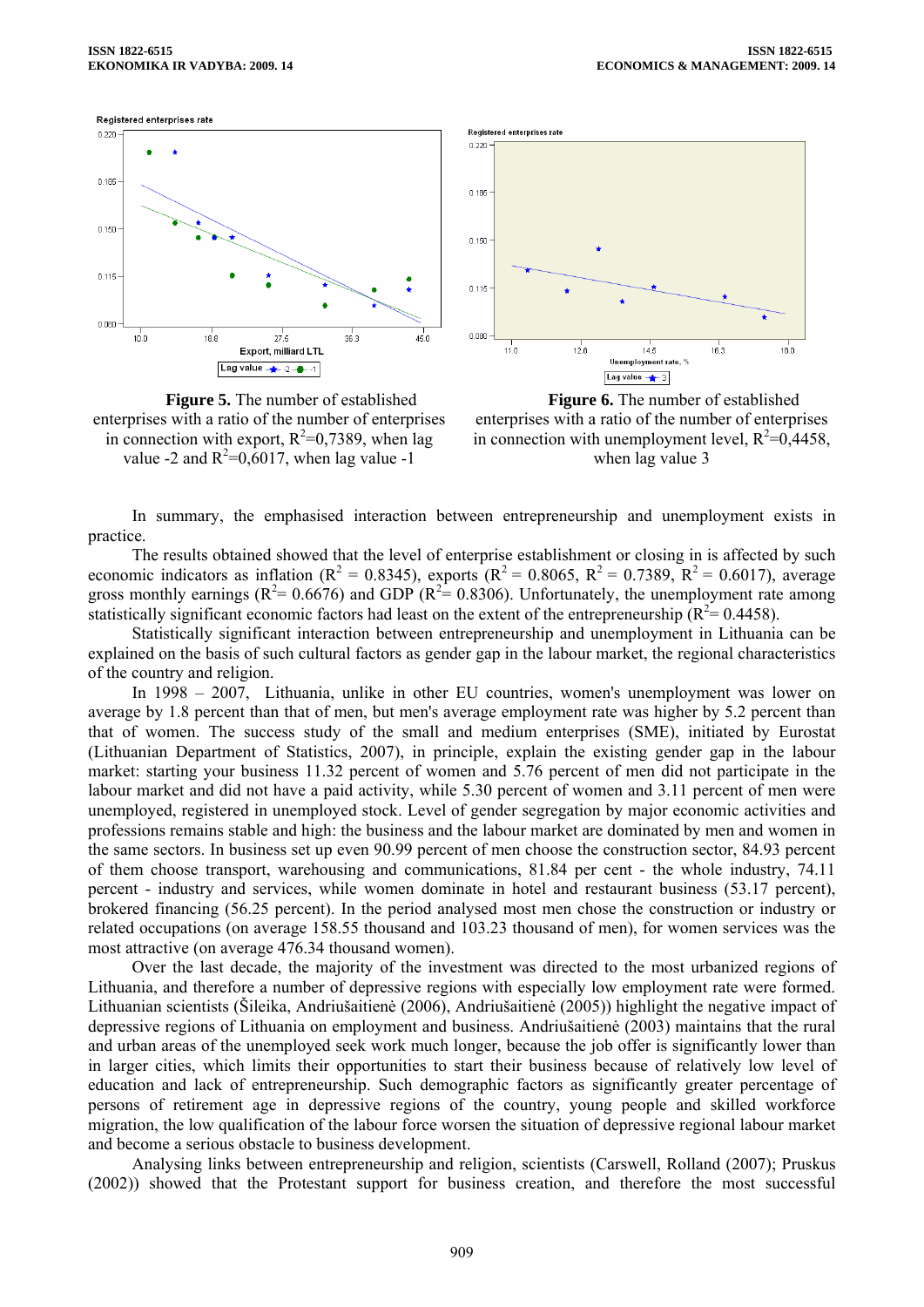entrepreneurs in the world considered to be Protestant. Unfortunately, according to the Lithuanian Department of Statistics data for 2007, Lithuania had the most common rites of the Roman Catholicism (a total of 714 religious communities), which in ancient times and in the long history of the Christian Church thought of trade and business as a "low", "beastly," "sinful" things. The Old Testament and Christianity science of the propertied classes formed a negative image of the entrepreneur (V. Pruskus, 2002).

In conclusion, the relationship between the light relation between entrepreneurship and unemployment lead to gender gap, the regional characteristics of the country and religion.

## **Conclusions**

In conclusion, the following conclusions can be made:

- 1. The interaction between entrepreneurship and unemployment is essentially determined by the person's position of the labour market. An examination of the mutual relations between entrepreneurship and unemployment show that both in theory and practice, there is a "push" (unemployment encourages to take business) and "pull" (business reduces unemployment) effects, and their influence on the economy is conditioned upon the business cycles.
- 2. According to results of empirical researches carried out in various countries, determining the links between entrepreneurship and unemployment, the economic and cultural factors affect accuracy of the results. Such factors as gender gap, religion, cultural differences, the economic situation in the country are regarded as the most important ones, and their exclusion from the study of interdependence of entrepreneurship and unemployment can be a reason for the failure of the study.
- 3. Interaction of entrepreneurship and unemployment in Lithuania was assessed by the methods of crosscorrelation and the regression reliability coefficient, the results of which show that this relationship exists, although the level of entrepreneurship is more affected by factors such as inflation, GDP, exports and earnings. Light interdependence between entrepreneurship and unemployment justify such cultural factors as gender gap, the regional characteristics of the country and religion.

### **References**

- 1. Acs Z. J., Audretsch and Evans D. S. (1994). Why does the self-employment rate vary across country and over time? CEPR Discussion Paper No. 871, Centre for Economic Policy Research, London.
- 2. Andriušaitienė D. (2005) Migracijos procesų poveikis depresinių šalies regionų darbo jėgos struktūrai. Verslas, vadyba ir studijos'2005. Mokslo darbai. Vilnius: Technika, 2006, 7-19.
- 3. Andriušaitienė D. (2003) Regioninės nedarbo diferenciacijos problemos. Verslas, vadyba ir studijos'2003. Mokslo darbai. Vilnius: Technika, 2004, 187-192.
- 4. Arandarenko M., Jovičic M. (2007). Regional Labour Market Differences in Serbia: Assessment and Policy Recommendations. The European Journal of Comparative Economics, Vol. 4, No. 2, 299-317.
- 5. Audretsch D. B., Caree M. A., Thurik A. R. (2002). Does Entrepreneurship reduce Unemployment? Tinbergen Institute Discussion Paper, TI 2001-074/3, 1-13. Available at [<http://www.tinbergen.nl/discussionpapers/01074.pdf>](http://www.tinbergen.nl/discussionpapers/01074.pdf)
- 6. Audretsch D. B., Boente W., Tamvada J. P. (2007). Religion and Entrepreneurship. Available at [<http://www.iza.org/conference\\_files/worldb2007/tamvada\\_j3400.pdf](http://www.iza.org/conference_files/worldb2007/tamvada_j3400.pdf)>
- 7. Baptista R, Preto M. T. (2006). The dynamics of Causality between Entrepreneurship and Employment. IEEE International Conference on Management of Innovation and Technology, 66-70.
- 8. Baptista R. Thurik R. (2007), The relationship between entrepreneurship and unemployment: Is Portugal an outlier? Technological Forecasting&Social Change, Vol. 74, No. 1, 75-89.
- 9. Blau D. M. (1987). A Time-Series Analysis of Self-employment in the united States. Journal of Political Economy, Vol. 95, No. 3, 445-467.
- 10. Box G. E. P., Tiao G. C. (1975). Intervention Analysis with Applications to Economic and Environmental Problems, *JASA*, 70, 70-79.
- 11. Caree M. A., Stel A., Thurik R., Audretsch D. B. (2007). Does Self-Employment reduce Unemployment? Discussion Papers on Entrepreneurship, Growth and Public Policy, ISSN 1613-8333, 1-18.
- 12. Carswell P., Rolland D. (2007). Religion and entrepreneurship in New Zealand. Journal of Enterprising Communities: People and Places in the Global Economy, Vol. 1, No. 2, 162-174.